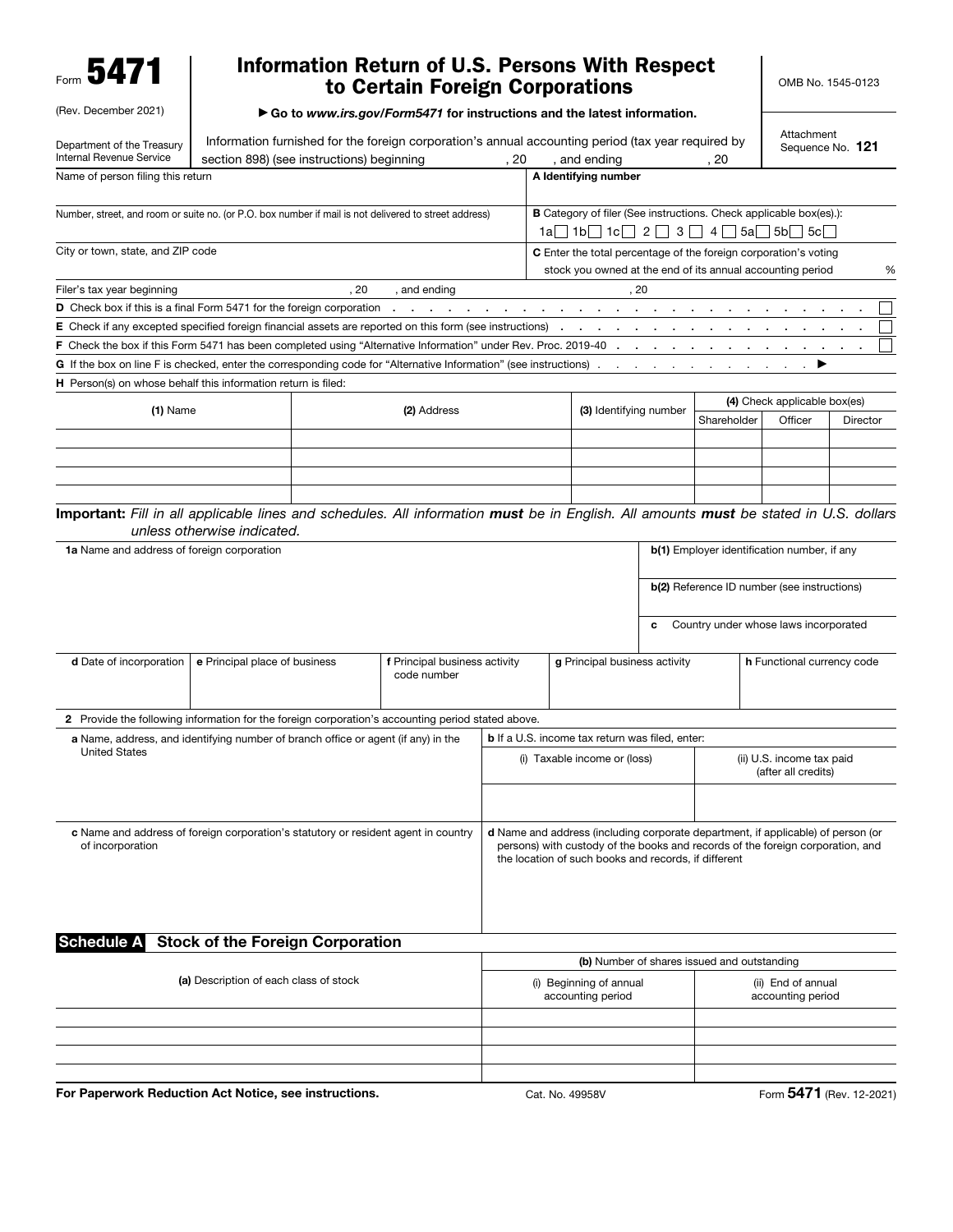| <b>Schedule B</b> Shareholders of Foreign Corporation                                                                               |                                                                                                                                                                           |                                                                                                                                                                        |                                                                             |                                                                             |                                                                         |
|-------------------------------------------------------------------------------------------------------------------------------------|---------------------------------------------------------------------------------------------------------------------------------------------------------------------------|------------------------------------------------------------------------------------------------------------------------------------------------------------------------|-----------------------------------------------------------------------------|-----------------------------------------------------------------------------|-------------------------------------------------------------------------|
| Part I                                                                                                                              |                                                                                                                                                                           | U.S. Shareholders of Foreign Corporation (see instructions)                                                                                                            |                                                                             |                                                                             |                                                                         |
| (a) Name, address, and identifying<br>number of shareholder                                                                         | (b) Description of each class of stock held by<br>shareholder. Note: This description should<br>match the corresponding description<br>entered in Schedule A, column (a). |                                                                                                                                                                        | (c) Number of<br>shares held at<br>beginning of annual<br>accounting period | (d) Number of<br>shares held at<br>end of annual<br>accounting period       | (e) Pro rata share<br>of subpart F<br>income (enter as<br>a percentage) |
|                                                                                                                                     |                                                                                                                                                                           |                                                                                                                                                                        |                                                                             |                                                                             |                                                                         |
|                                                                                                                                     |                                                                                                                                                                           |                                                                                                                                                                        |                                                                             |                                                                             |                                                                         |
|                                                                                                                                     |                                                                                                                                                                           |                                                                                                                                                                        |                                                                             |                                                                             |                                                                         |
|                                                                                                                                     |                                                                                                                                                                           |                                                                                                                                                                        |                                                                             |                                                                             |                                                                         |
|                                                                                                                                     |                                                                                                                                                                           |                                                                                                                                                                        |                                                                             |                                                                             |                                                                         |
|                                                                                                                                     |                                                                                                                                                                           |                                                                                                                                                                        |                                                                             |                                                                             |                                                                         |
|                                                                                                                                     |                                                                                                                                                                           |                                                                                                                                                                        |                                                                             |                                                                             |                                                                         |
|                                                                                                                                     |                                                                                                                                                                           |                                                                                                                                                                        |                                                                             |                                                                             |                                                                         |
|                                                                                                                                     |                                                                                                                                                                           |                                                                                                                                                                        |                                                                             |                                                                             |                                                                         |
|                                                                                                                                     |                                                                                                                                                                           |                                                                                                                                                                        |                                                                             |                                                                             |                                                                         |
|                                                                                                                                     |                                                                                                                                                                           |                                                                                                                                                                        |                                                                             |                                                                             |                                                                         |
| <b>Part II</b>                                                                                                                      |                                                                                                                                                                           | Direct Shareholders of Foreign Corporation (see instructions)                                                                                                          |                                                                             |                                                                             |                                                                         |
| (a) Name, address, and identifying number of shareholder.<br>Also, include country of incorporation<br>or formation, if applicable. |                                                                                                                                                                           | (b) Description of each class of stock held by shareholder.<br>Note: This description should match the corresponding<br>description entered in Schedule A, column (a). |                                                                             | (c) Number of<br>shares held at<br>beginning of annual<br>accounting period | (d) Number of<br>shares held at<br>end of annual<br>accounting period   |
|                                                                                                                                     |                                                                                                                                                                           |                                                                                                                                                                        |                                                                             |                                                                             |                                                                         |
|                                                                                                                                     |                                                                                                                                                                           |                                                                                                                                                                        |                                                                             |                                                                             |                                                                         |
|                                                                                                                                     |                                                                                                                                                                           |                                                                                                                                                                        |                                                                             |                                                                             |                                                                         |
|                                                                                                                                     |                                                                                                                                                                           |                                                                                                                                                                        |                                                                             |                                                                             |                                                                         |
|                                                                                                                                     |                                                                                                                                                                           |                                                                                                                                                                        |                                                                             |                                                                             |                                                                         |
|                                                                                                                                     |                                                                                                                                                                           |                                                                                                                                                                        |                                                                             |                                                                             |                                                                         |
|                                                                                                                                     |                                                                                                                                                                           |                                                                                                                                                                        |                                                                             |                                                                             |                                                                         |
|                                                                                                                                     |                                                                                                                                                                           |                                                                                                                                                                        |                                                                             |                                                                             |                                                                         |
|                                                                                                                                     |                                                                                                                                                                           |                                                                                                                                                                        |                                                                             |                                                                             |                                                                         |
|                                                                                                                                     |                                                                                                                                                                           |                                                                                                                                                                        |                                                                             |                                                                             |                                                                         |
|                                                                                                                                     |                                                                                                                                                                           |                                                                                                                                                                        |                                                                             |                                                                             |                                                                         |
|                                                                                                                                     |                                                                                                                                                                           |                                                                                                                                                                        |                                                                             |                                                                             |                                                                         |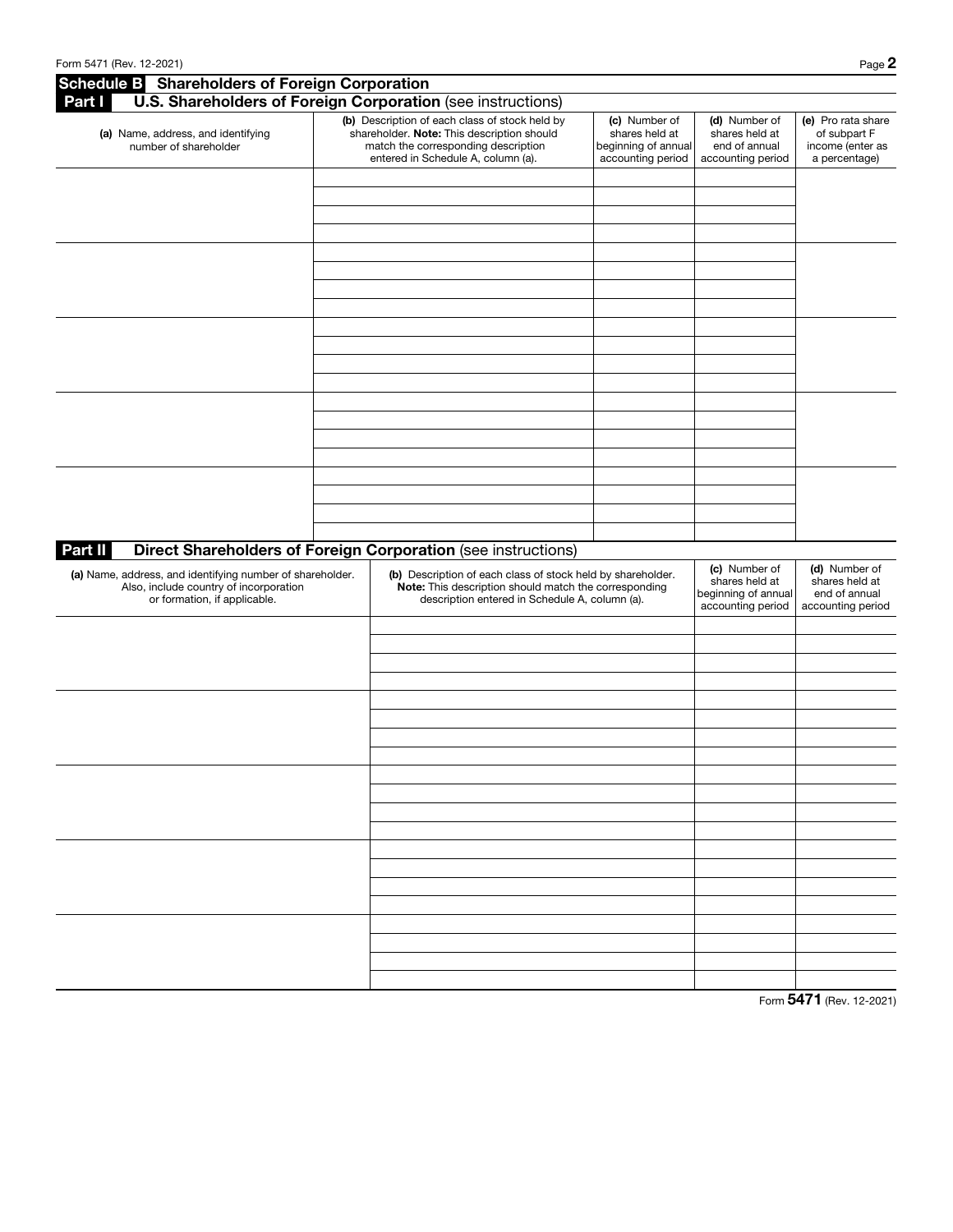## Schedule C Income Statement (see instructions)

Important: *Report all information in functional currency in accordance with U.S. generally accepted accounting principles (GAAP). Also, report each amount in U.S. dollars translated from functional currency (using GAAP translation rules). However, if the functional currency is the U.S. dollar, complete only the U.S. Dollars column. See instructions for special rules for dollar approximate separate transactions method (DASTM) corporations.*

|                      |             |                                                                                                                                |                         | <b>Functional Currency</b> | <b>U.S. Dollars</b> |
|----------------------|-------------|--------------------------------------------------------------------------------------------------------------------------------|-------------------------|----------------------------|---------------------|
|                      | 1a          | Gross receipts or sales                                                                                                        | 1a                      |                            |                     |
| Income               | b           | Returns and allowances                                                                                                         | 1 <sub>b</sub>          |                            |                     |
|                      | C           | Subtract line 1b from line 1a                                                                                                  | 1 <sub>c</sub>          |                            |                     |
|                      | 2           |                                                                                                                                | $\mathbf{2}$            |                            |                     |
|                      | 3           | Gross profit (subtract line 2 from line 1c)                                                                                    | 3                       |                            |                     |
|                      | 4           | Dividends                                                                                                                      | $\overline{\mathbf{4}}$ |                            |                     |
|                      | 5           |                                                                                                                                | 5                       |                            |                     |
|                      | 6а          | Gross rents<br>the contract of the contract of the contract of the contract of the contract of the contract of the contract of | 6a                      |                            |                     |
|                      | b           | Gross royalties and license fees                                                                                               | 6b                      |                            |                     |
|                      | 7           | Net gain or (loss) on sale of capital assets.                                                                                  | $\overline{7}$          |                            |                     |
|                      | 8а          | Foreign currency transaction gain or loss - unrealized                                                                         | 8a                      |                            |                     |
|                      | b           | Foreign currency transaction gain or loss - realized                                                                           | 8b                      |                            |                     |
|                      | 9           | Other income (attach statement)                                                                                                | 9                       |                            |                     |
|                      | 10          | Total income (add lines 3 through 9)                                                                                           | 10                      |                            |                     |
|                      | 11          | Compensation not deducted elsewhere                                                                                            | 11                      |                            |                     |
|                      | 12a         | Rents<br>the contract of the contract of the contract of the contract of the contract of                                       | 12a                     |                            |                     |
|                      | b           | Royalties and license fees                                                                                                     | 12 <sub>b</sub>         |                            |                     |
|                      | 13          |                                                                                                                                | 13                      |                            |                     |
|                      | 14          | Depreciation not deducted elsewhere                                                                                            | 14                      |                            |                     |
| Deductions           | 15          |                                                                                                                                | 15                      |                            |                     |
|                      | 16          | Taxes (exclude income tax expense (benefit)                                                                                    | 16                      |                            |                     |
|                      | 17          | Other deductions (attach statement-exclude income tax expense (benefit))                                                       | 17                      |                            |                     |
|                      | 18          | Total deductions (add lines 11 through 17)                                                                                     | 18                      |                            |                     |
|                      | 19          | Net income or (loss) before unusual or infrequently occurring items, and                                                       |                         |                            |                     |
| Net Income           |             | income tax expense (benefit) (subtract line 18 from line 10)                                                                   | 19                      |                            |                     |
|                      | 20          | Unusual or infrequently occurring items                                                                                        | 20                      |                            |                     |
|                      | 21a         | Income tax expense (benefit) - current                                                                                         | 21a                     |                            |                     |
|                      | b           | Income tax expense (benefit) - deferred                                                                                        | 21 <sub>b</sub>         |                            |                     |
|                      | 22          | Current year net income or (loss) per books (combine lines 19 through 21b)                                                     | 22                      |                            |                     |
|                      | 23a         | Foreign currency translation adjustments                                                                                       | 23a                     |                            |                     |
|                      | $\mathbf b$ | Other<br>de la casa de la casa de la casa de la casa de la casa de la                                                          | 23 <sub>b</sub>         |                            |                     |
| come<br><b>Other</b> | C           | Income tax expense (benefit) related to other comprehensive income                                                             | 23c                     |                            |                     |
| Comprehensive        | 24          | Other comprehensive income (loss), net of tax (line 23a plus line 23b less<br>line 23c)                                        |                         |                            |                     |
|                      |             | and a complete substitute of the complete substitute of the complete substitute of the complete substitute of                  | 24                      |                            |                     |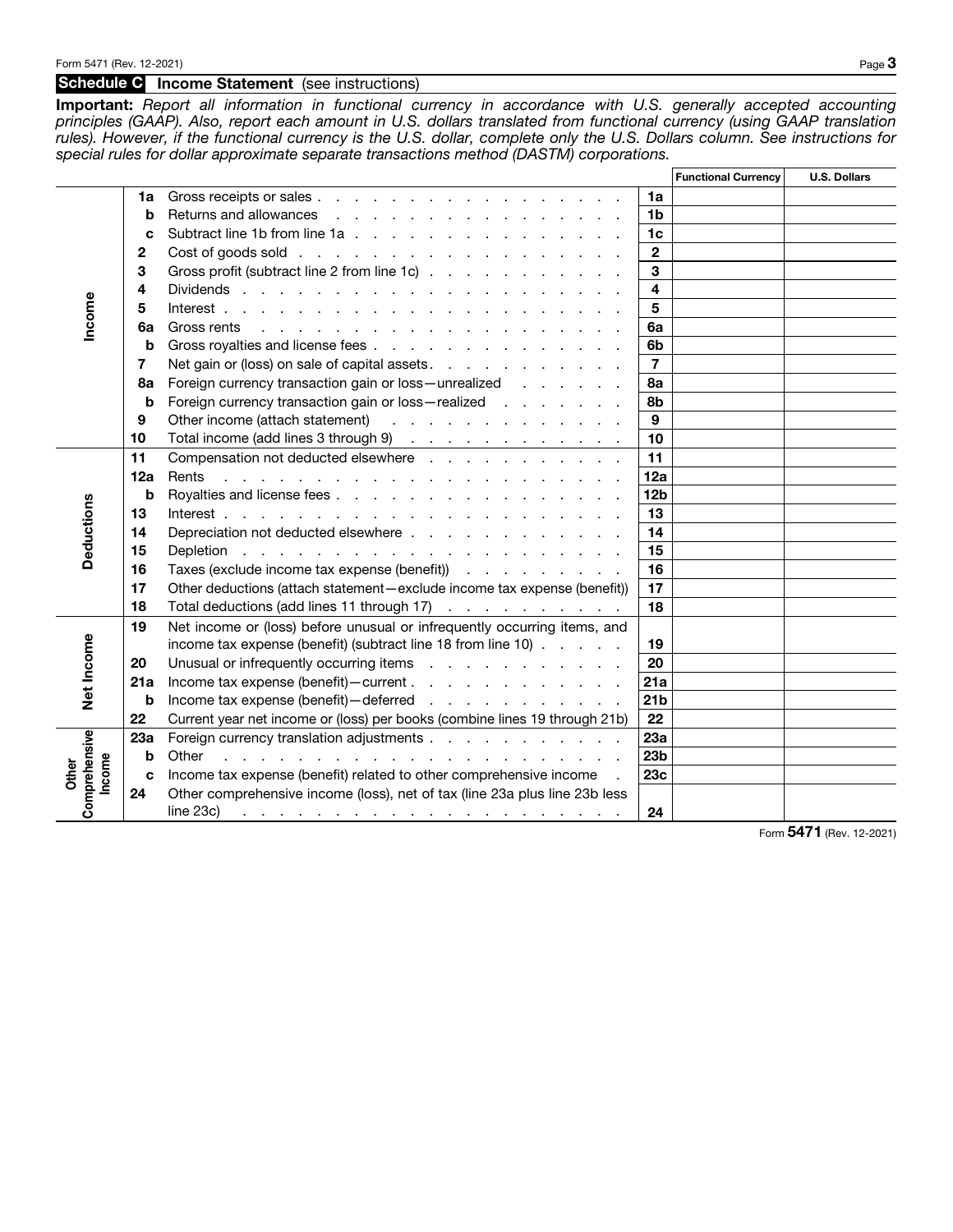## Schedule F Balance Sheet

If "Yes," complete line 5b.

Important: *Report all amounts in U.S. dollars prepared and translated in accordance with U.S. GAAP. See instructions for an exception for DASTM corporations.*

|              | <b>Assets</b>                                                                                                                                                                                                                                                 | (a)<br>Beginning of annual<br>accounting period |     | (b)<br>End of annual<br>accounting period |           |
|--------------|---------------------------------------------------------------------------------------------------------------------------------------------------------------------------------------------------------------------------------------------------------------|-------------------------------------------------|-----|-------------------------------------------|-----------|
| 1            | $\blacktriangleleft$<br>Cash<br>the contract of the contract of the contract of the contract of the contract of the contract of the contract of                                                                                                               |                                                 |     |                                           |           |
| 2a           | 2a                                                                                                                                                                                                                                                            |                                                 |     |                                           |           |
| b            | 2 <sub>b</sub>                                                                                                                                                                                                                                                |                                                 |     |                                           |           |
| 3            | 3<br>Derivatives<br>in the second contract of the second contract of the second contract of the second contract of the second contract of the second contract of the second contract of the second contract of the second contract of the second c            |                                                 |     |                                           |           |
| 4            | 4<br>Inventories<br>and a series of the contract of the contract of the contract of the contract of the contract of the contract of                                                                                                                           |                                                 |     |                                           |           |
| 5            | 5<br>Other current assets (attach statement)                                                                                                                                                                                                                  |                                                 |     |                                           |           |
| 6            | 6<br>Loans to shareholders and other related persons                                                                                                                                                                                                          |                                                 |     |                                           |           |
| 7            | $\overline{7}$<br>Investment in subsidiaries (attach statement)                                                                                                                                                                                               |                                                 |     |                                           |           |
| 8            | 8                                                                                                                                                                                                                                                             |                                                 |     |                                           |           |
| 9а           | Buildings and other depreciable assets<br>9а                                                                                                                                                                                                                  |                                                 |     |                                           |           |
| b            | 9 <sub>b</sub>                                                                                                                                                                                                                                                |                                                 | ) ( |                                           |           |
| 10a          | 10a                                                                                                                                                                                                                                                           |                                                 |     |                                           |           |
| b            | 10 <sub>b</sub>                                                                                                                                                                                                                                               |                                                 |     |                                           |           |
| 11           | 11                                                                                                                                                                                                                                                            |                                                 |     |                                           |           |
| 12           | Intangible assets:                                                                                                                                                                                                                                            |                                                 |     |                                           |           |
| a            | 12a                                                                                                                                                                                                                                                           |                                                 |     |                                           |           |
| b            | 12 <sub>b</sub>                                                                                                                                                                                                                                               |                                                 |     |                                           |           |
| C            | Patents, trademarks, and other intangible assets<br>12c                                                                                                                                                                                                       |                                                 |     |                                           |           |
| d            | Less accumulated amortization for lines 12a, 12b, and 12c<br>12d                                                                                                                                                                                              |                                                 |     |                                           |           |
| 13           | 13                                                                                                                                                                                                                                                            |                                                 |     |                                           |           |
| 14           | 14                                                                                                                                                                                                                                                            |                                                 |     |                                           |           |
|              | Liabilities and Shareholders' Equity<br><u>Liabilities</u> and Shareholders' Equity                                                                                                                                                                           |                                                 |     |                                           |           |
| 15           | 15                                                                                                                                                                                                                                                            |                                                 |     |                                           |           |
| 16           | Other current liabilities (attach statement)<br>16                                                                                                                                                                                                            |                                                 |     |                                           |           |
| 17           | the contract of the contract of the contract of the contract of the contract of<br>17<br>Derivatives                                                                                                                                                          |                                                 |     |                                           |           |
| 18           | Loans from shareholders and other related persons<br>18                                                                                                                                                                                                       |                                                 |     |                                           |           |
| 19           | 19                                                                                                                                                                                                                                                            |                                                 |     |                                           |           |
| 20           | Capital stock:                                                                                                                                                                                                                                                |                                                 |     |                                           |           |
| a            | 20a                                                                                                                                                                                                                                                           |                                                 |     |                                           |           |
| b            | 20 <sub>b</sub>                                                                                                                                                                                                                                               |                                                 |     |                                           |           |
| 21           | Paid-in or capital surplus (attach reconciliation)<br>21                                                                                                                                                                                                      |                                                 |     |                                           |           |
| 22           | 22                                                                                                                                                                                                                                                            |                                                 |     |                                           |           |
| 23           | 23                                                                                                                                                                                                                                                            |                                                 |     |                                           |           |
| 24           | Total liabilities and shareholders' equity <u>.</u><br>24                                                                                                                                                                                                     |                                                 |     |                                           |           |
|              | Schedule G Other Information                                                                                                                                                                                                                                  |                                                 |     | Yes                                       | <b>No</b> |
|              |                                                                                                                                                                                                                                                               |                                                 |     |                                           |           |
| 1            | During the tax year, did the foreign corporation own at least a 10% interest, directly or indirectly, in any foreign                                                                                                                                          |                                                 |     |                                           |           |
|              | If "Yes," see the instructions for required statement.                                                                                                                                                                                                        |                                                 |     |                                           |           |
| $\mathbf{2}$ | During the tax year, did the foreign corporation own an interest in any trust?                                                                                                                                                                                |                                                 |     |                                           |           |
|              |                                                                                                                                                                                                                                                               |                                                 |     |                                           |           |
| 3            | During the tax year, did the foreign corporation own any foreign entities that were disregarded as separate from<br>their owner under Regulations sections 301.7701-2 and 301.7701-3 or did the foreign corporation own any foreign                           |                                                 |     |                                           |           |
|              | branches (see instructions)?<br>a constitution of the constitution of the constitution of the constitution of the constitution of the constitution of the constitution of the constitution of the constitution of the constitution of the constitution of the |                                                 |     |                                           |           |
|              | If "Yes," you are generally required to attach Form 8858 for each entity or branch (see instructions).                                                                                                                                                        |                                                 |     |                                           |           |
|              | During the tax year, did the filer pay or accrue any base erosion payment under section 59A(d) to the foreign                                                                                                                                                 |                                                 |     |                                           |           |
| 4a           | corporation or did the filer have a base erosion tax benefit under section 59A(c)(2) with respect to a base erosion                                                                                                                                           |                                                 |     |                                           |           |
|              | payment made or accrued to the foreign corporation (see instructions)?                                                                                                                                                                                        |                                                 |     |                                           |           |
|              | If "Yes," complete lines 4b and 4c.                                                                                                                                                                                                                           |                                                 |     |                                           |           |
| b            | Enter the total amount of the base erosion payments $\blacksquare$                                                                                                                                                                                            |                                                 |     |                                           |           |
| c            |                                                                                                                                                                                                                                                               |                                                 |     |                                           |           |
| 5a           | During the tax year, did the foreign corporation pay or accrue any interest or royalty for which the deduction is not                                                                                                                                         |                                                 |     |                                           |           |
|              |                                                                                                                                                                                                                                                               |                                                 |     |                                           |           |

**b** Enter the total amount of the disallowed deductions (see instructions) . . . . . . .  $\blacktriangleright$  \$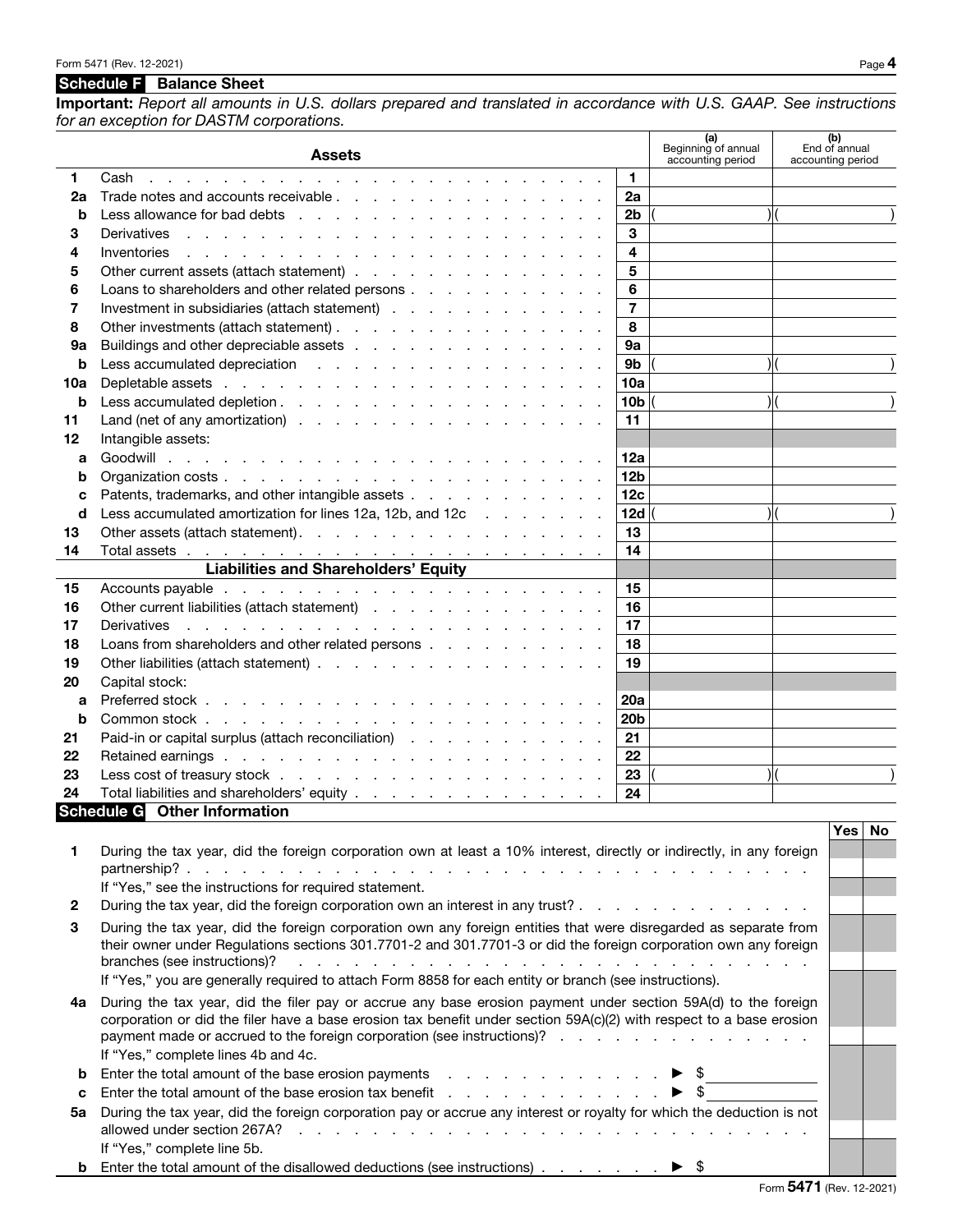Form 5471 (Rev. 12-2021) Page  $5$ 

Schedule G Other Information *(continued)*

|     | 6a Is the filer of this Form 5471 claiming a foreign-derived intangible income deduction (under section 250) with<br>respect to any amounts listed on Schedule M?<br>the second contract of the second contract of the second                                                                                                                                                                                                               | Yes <sub>1</sub> | No |
|-----|---------------------------------------------------------------------------------------------------------------------------------------------------------------------------------------------------------------------------------------------------------------------------------------------------------------------------------------------------------------------------------------------------------------------------------------------|------------------|----|
| b   | If "Yes," complete lines 6b, 6c, and 6d.<br>Enter the amount of gross income derived from sales, leases, exchanges, or other dispositions (but not licenses)<br>from transactions with the foreign corporation that the filer included in its computation of foreign-derived<br>deduction eligible income (FDDEI) (see instructions)<br>$\blacktriangleright$ \$                                                                            |                  |    |
| c   | Enter the amount of gross income derived from a license of property to the foreign corporation that the filer<br>included in its computation of FDDEI (see instructions)<br>$\blacktriangleright$ \$                                                                                                                                                                                                                                        |                  |    |
| d   | Enter the amount of gross income derived from services provided to the foreign corporation that the filer included<br>in its computation of FDDEI (see instructions)<br>$\blacktriangleright$ \$                                                                                                                                                                                                                                            |                  |    |
| 7   | During the tax year, was the foreign corporation a participant in any cost sharing arrangement?                                                                                                                                                                                                                                                                                                                                             |                  |    |
|     | If the answer to question 7 is "Yes," complete a separate Schedule G-1 for each cost sharing arrangement in<br>which the foreign corporation was a participant during the tax year.                                                                                                                                                                                                                                                         |                  |    |
| 8   | From April 25, 2014, to December 31, 2017, did the foreign corporation purchase stock or securities of a<br>shareholder of the foreign corporation for use in a triangular reorganization (within the meaning of Regulations<br>section 1.358-6(b)(2))?                                                                                                                                                                                     |                  |    |
| 9а  | Did the foreign corporation receive any intangible property in a prior year or the current tax year for which the U.S.<br>transferor is required to report a section 367(d) annual income inclusion for the tax year?<br>If "Yes," go to line 9b.                                                                                                                                                                                           |                  |    |
| b   | Enter in functional currency the amount of the earnings and profits reduction pursuant to section 367(d)<br>$(2)(B)$ for the tax year<br>المناور والمناور والمناور والمناور والمناور والمناور والمناور والمناور والمناور                                                                                                                                                                                                                    |                  |    |
| 10  | During the tax year, was the foreign corporation an expatriated foreign subsidiary under Regulations section<br>$1.7874 - 12(a)(9)?$<br>restaurant de la component de la component de la component de la component de la component de la component de                                                                                                                                                                                       |                  |    |
|     | If "Yes," see instructions and attach statement.                                                                                                                                                                                                                                                                                                                                                                                            |                  |    |
| 11  | During the tax year, did the foreign corporation participate in any reportable transaction as defined in Regulations<br>section 1.6011-4? $\ldots$ $\ldots$ $\ldots$ $\ldots$ $\ldots$ $\ldots$ $\ldots$ $\ldots$ $\ldots$                                                                                                                                                                                                                  |                  |    |
| 12  | If "Yes," attach Form(s) 8886 if required by Regulations section 1.6011-4(c)(3)(i)(G).<br>During the tax year, did the foreign corporation pay or accrue any foreign tax that was disqualified for credit under                                                                                                                                                                                                                             |                  |    |
| 13  | During the tax year, did the foreign corporation pay or accrue foreign taxes to which section 909 applies, or treat<br>foreign taxes that were previously suspended under section 909 as no longer suspended?                                                                                                                                                                                                                               |                  |    |
| 14  | Did you answer "Yes" to any of the questions in the instructions for line 14?                                                                                                                                                                                                                                                                                                                                                               |                  |    |
| 15  | If "Yes," enter the corresponding code(s) from the instructions and attach statement ><br>Does the foreign corporation have interest expense disallowed under section 163(j) (see instructions)?<br>If "Yes," enter the amount<br>de la caractería de la caractería de la caractería de la<br>► \$                                                                                                                                          |                  |    |
| 16  | Does the foreign corporation have previously disallowed interest expense under section 163(j) carried forward to<br>If "Yes," enter the amount we want and we want to contact the amount we want to contact the contact of the contact of the contact of the contact of the contact of the contact of the contact of the contact of the contact of<br>$\blacktriangleright$ \$                                                              |                  |    |
| 17a | Did any extraordinary reduction with respect to a controlling section 245A shareholder occur during the tax year                                                                                                                                                                                                                                                                                                                            |                  |    |
| b   | If the answer to question 17a is "Yes," was an election made to close the tax year such that no amount is treated<br>as an extraordinary reduction amount or tiered extraordinary reduction amount (see instructions)?<br>and the company of the company                                                                                                                                                                                    |                  |    |
| 18  | Does the reporting corporation have any loan to or from the related party to which the safe-haven rate rules of<br>Regulations section 1.482-2(a)(2)(iii)(B) are applicable, and for which the reporting corporation used a rate of<br>interest within the safe-haven range of Regulations section 1.482-2(a)(2)(iii)(B)(1) (100% to 130% of the AFR for the                                                                                |                  |    |
| 19а | Did the reporting corporation make at least one distribution or acquisition (as defined by Regulations section<br>1.385-3) during the period including the tax year and the preceding three tax years, or, during the period beginning<br>36 months before the date of the respective distribution or acquisition and ending 36 months afterward, did the<br>reporting corporation issue or refinance indebtedness owed to a related party? |                  |    |
| b   | If the answer to question 19a is "Yes," provide the following.                                                                                                                                                                                                                                                                                                                                                                              |                  |    |
|     | (1) The amount of such distribution(s) and acquisition(s) $\cdots$ $\cdots$ $\cdots$ $\cdots$<br>$\blacktriangleright$ \$                                                                                                                                                                                                                                                                                                                   |                  |    |